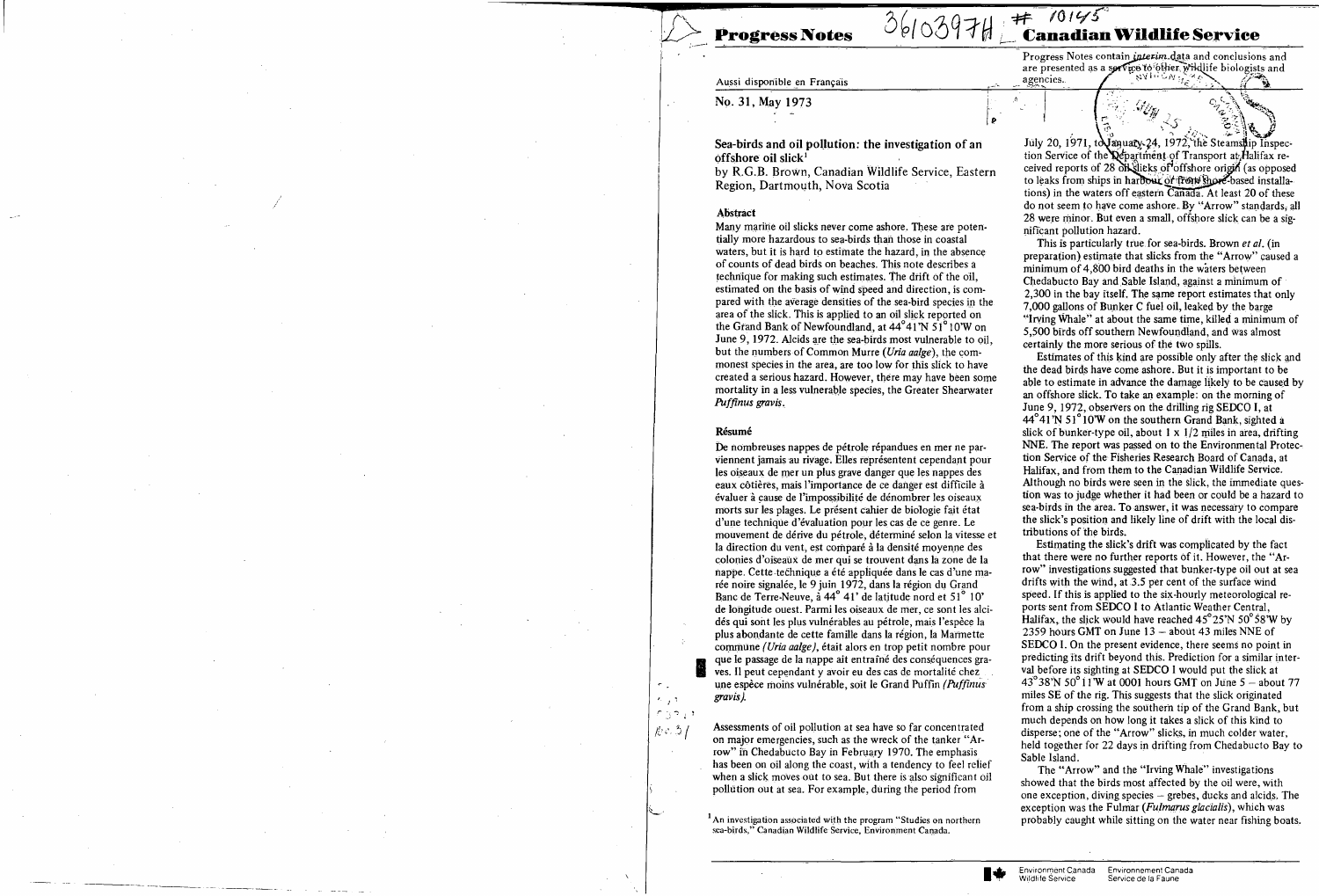Ducks and grebes do not occur on the southern Grand Bank, and the only alcid there in any numbers at this time of year is the Common Murre *(Uria aalge).* The Programme Intégré des Recherches sur les Oiseaux Pélagiques (PIROP) of the Université de Moncton, jointly with the Canadian WiIdlife Service, has a systematic collection of quantitative data on sea-bird distributions in Canadian Atlantic waters; Figure 1 shows the distribution of murres off Newfoundland at this time of year. (The data were all collected in a single cruise in 1969; however, distributions during a given season remain very constant from year to year.) The map has been adapted from one produced by an IBM 1620 computer, programmed to draw an outline of the coast, and to plot the average number of murres seen in a 10-minute watch from the moving ship, for each  $1^\circ N \times 1^\circ W$  block visited during the cruise. It shows that murres are scarce at this time of year in the area of the slick; they are much commoner close to their colonies in eastem Newfoundland. ft is therefore unlikely that the slick caused much murre mortality, provided it stayed on the southem Grand Bank.

Distribution of murres off Newfoundland, May 29 – June 12, 1969. Solid line marks predicted drift of slick, from 0001

Fulmars are almost absent from this area in early June. On the other hand, there are very large numbers of Greater Shearwaters *(Puffinus gravis),* related birds with similar habits. Figure 2 shows that they were particularly abundant in the area of the slick. Some may have been caught in the oil; however, the hazard is probably not as great as it would be a little later on, when many of the shearwaters are moulting their flight feathers and spend much of their time on the water.

It was not possible to take any practical measures to control this slick, and in any case such action seems unnecessary from the point of view of hazards to sea-birds. The protection of sea-birds is not one of the weightier factors in deciding whether or not to control a given slick. Nonetheless, there are circumstances where this would become important - for example, in waters close to colonies of major biological importance, and/or economic value, such as Bonaventure Island, Quebec, and the bird islands in Witless Bay, Newfoundland.

## **References**

Brown, R.G.B., D.1. Gillespie, A.R. Lock, P.A. Pearce and G.H. Watson (in preparation). Bird mortality from oil slicks off eastern Canada, February-April 1970. Canadian Field Naturalist.

\_. c .,', *·:.l·:* 

, ..

 $\cdot$  :

# Figure 1